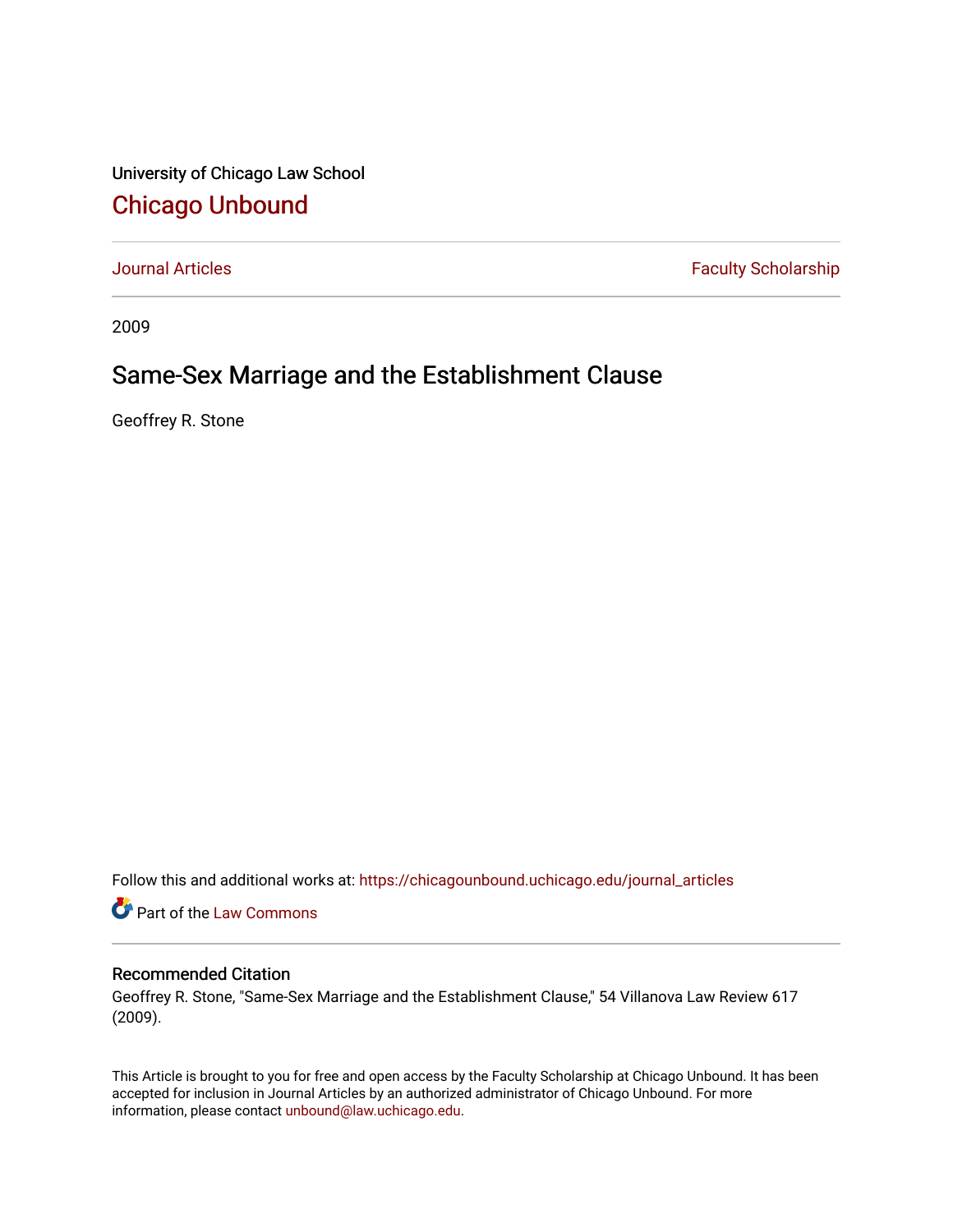#### SAME-SEX MARRIAGE AND THE ESTABLISHMENT CLAUSE

### GEOFFREY R. **STONE\***

**I** want to talk about same-sex marriage. Professor Nussbaum addresses this topic in Chapter 8 of her book, and it is, in my view, relevant in an interesting and important way.1

It is inevitable that the Supreme Court will hold the ban on same-sex marriage unconstitutional. We are at a moment in history that is analogous to the period between 1948, when Justice Roger Traynor, speaking for the California Supreme Court, held a state law against miscegenation unconstitutional, $2$  and 1967, when the U.S. Supreme Court finally embraced that view for the nation as a whole. $3$  Morally, legally, historically, and perhaps most importantly, constitutionally, it is right, good, and inevitable that the Supreme Court will similarly invalidate the ban on same-sex marriage.

The Court could take several paths to this result. The Court might build, for example, on the well-settled precedent that marriage is a fundamental personal right and that under the Due Process Clause laws that deny people the right to marry must be subjected to serious constitutional scrutiny.<sup>4</sup> Or, the Court might build on the Equal Protection doctrine of suspect classifications, and hold that laws that discriminate on the basis of sexual orientation, like those that discriminate on the basis of race, gender, national origin, religion, and similar considerations must be subjected to serious constitutional scrutiny. Or, the Court might combine these two themes, as it has in cases like *Plyler v. Doe,5* and hold that the ban on same-sex marriage, like other laws implicating both fundamental personal interests and suspect or quasi-suspect classifications, must be subjected to serious constitutional scrutiny.

Under any of these approaches, all of which would be quite sensible, the Court eventually will hold the ban on same-sex marriage unconstitu-

5. 457 U.S. 202 (1982).

## (617)

<sup>\*</sup> Geoffrey R. Stone is the Edward H. Levi Distinguished Service Professor at the University of Chicago.

*<sup>1.</sup> See* MARTHA C. NUSSBAUM, LIBERTY OF CONSCIENCE: IN DEFENSE OF AMERICA'S TRADITION OF RELIGIOUs EQUALITY (2008).

*<sup>2.</sup> See* Perez v. Lippold, 198 P.2d 17, 29 (Cal. 1948) (holding that miscegenation laws violated equal protection and discriminated between racial groups).

*<sup>3.</sup> See* Loving v. Virginia, 388 U.S. 1 (1967) (holding that marriage restrictions based on race are unconstitutional).

*<sup>4.</sup> See, e.g., id.* at 12 (holding that restricting right to marry based on racial classifications violates Equal Protection Clause and deprives citizens of liberty without due process); Skinner v. Oklahoma, 400 U.S. 535, 541 (1942) (holding that compulsory sterilization is deprivation of basic liberty); Meyer v. Nebraska, 262 U.S. 390, 390 (1923) (explaining that liberty includes more than just freedom from bodily restraint).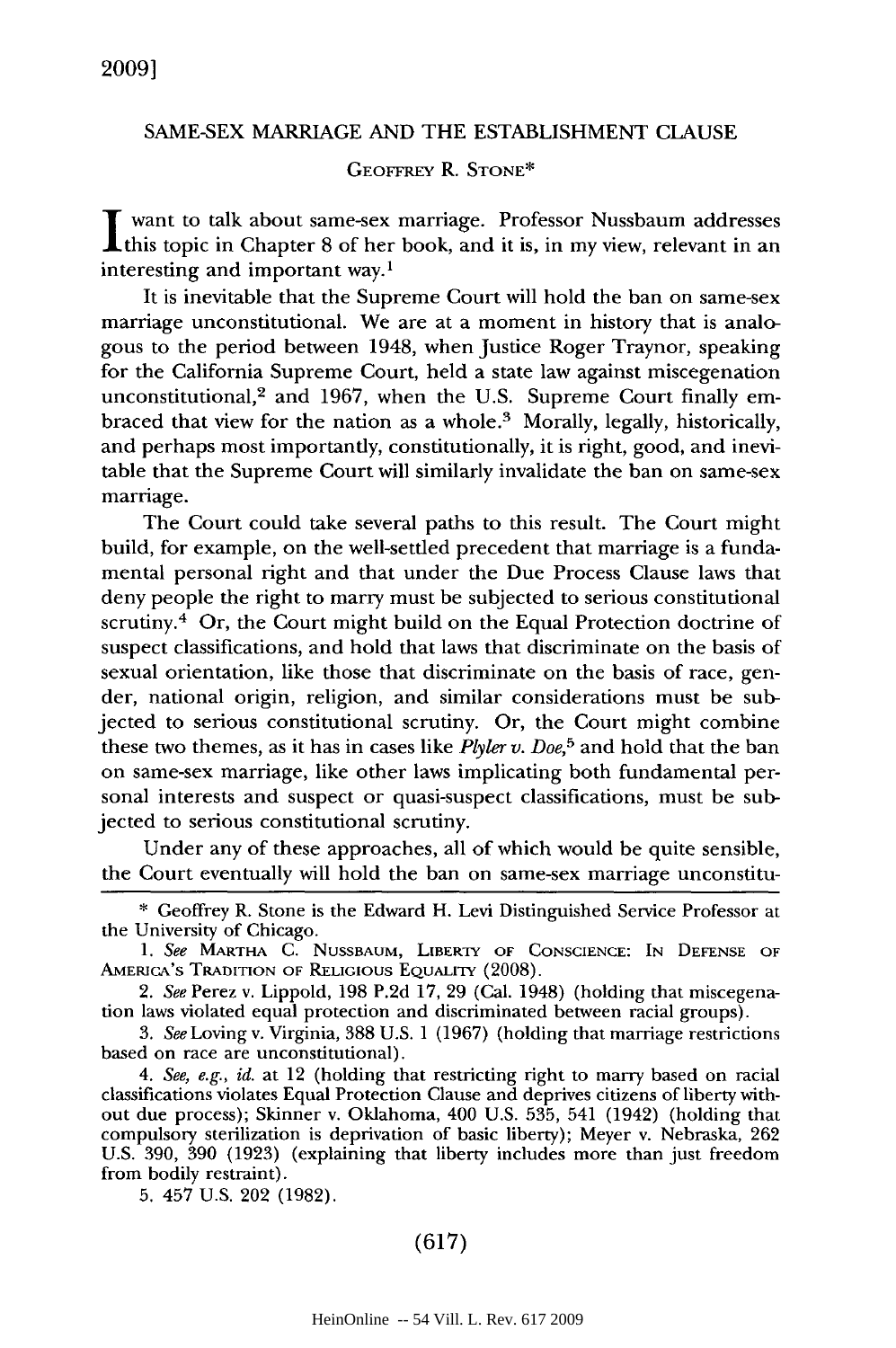tional, because there is today no credible justification for that ban that could withstand serious constitutional scrutiny. Once the analysis moves beyond the realm of rational basis review, the ban on same-sex marriage must fall. But I want to suggest that the ban on same-sex marriage is also constitutionally suspect under the Religion Clauses themselves.

As illustrated by Professor Nussbaum, the Religion Clauses usually are invoked in two types of situations. First, they may be invoked when the government directly or indirectly restricts the freedom of individuals to practice their faith. This sort of claim involves the Free Exercise Clause, and is illustrated, for example, by a law excluding Muslims from serving as jurors or prohibiting animal sacrifice by those who engage in such behavior as a part of their religious practice. Second, the Religion Clauses may be invoked when the government directly or indirectly supports or promotes religious expression or religious activity. This claim involves the Establishment Clause, and is illustrated, for example, by a law using tax money to support religious proselytizing, or by a town's display of a cross on city hall.

I want to explore a third possible claim under the Religion Clauses, not much addressed in the cases. This claim, which draws on the Establishment Clause, posits that it is unconstitutional for the government to enact a law that requires individuals to lead their lives in accord with the religious beliefs of others. For example, suppose a predominantly Jewish community enacts a law forbidding any person to sell or consume nonkosher food or requiring all males to be circumcised, stating expressly in the law that such rules are demanded by "the tenets of orthodox Judaism." Or, suppose a predominantly Catholic community enacts a law forbidding masturbation, stating expressly in the law that such conduct is prohibited because "masturbation is a sin and is contrary to the word of God." Can such laws be squared with the First Amendment?

Note that these hypothetical laws do not "establish" a religion in the traditional sense of a law taxing individuals to pay for religious proselytizing or erecting a cross on city hall, because they neither promote religious expression nor forbid religious practice. Eating non-kosher food, not being circumcised, and engaging in masturbation are not commanded by anyone's religion. What makes these hypothetical laws problematic is different from what usually makes laws problematic under the Religion Clauses. Rather than promote or forbid religious expression, these laws conscript the authority of the state to compel individuals to conform their behavior to the dictates of a particular religious belief, whether or not the individuals share that belief.

But do such laws violate the Establishment Clause? In its 1961 decision in *McGowan v. Maryland,6* the Supreme Court made clear that the First Amendment prohibits legislation that has a predominantly religious purpose. As the Court explained, a law violates the Establishment Clause

<sup>6. 366</sup> U.S. 420 (1961).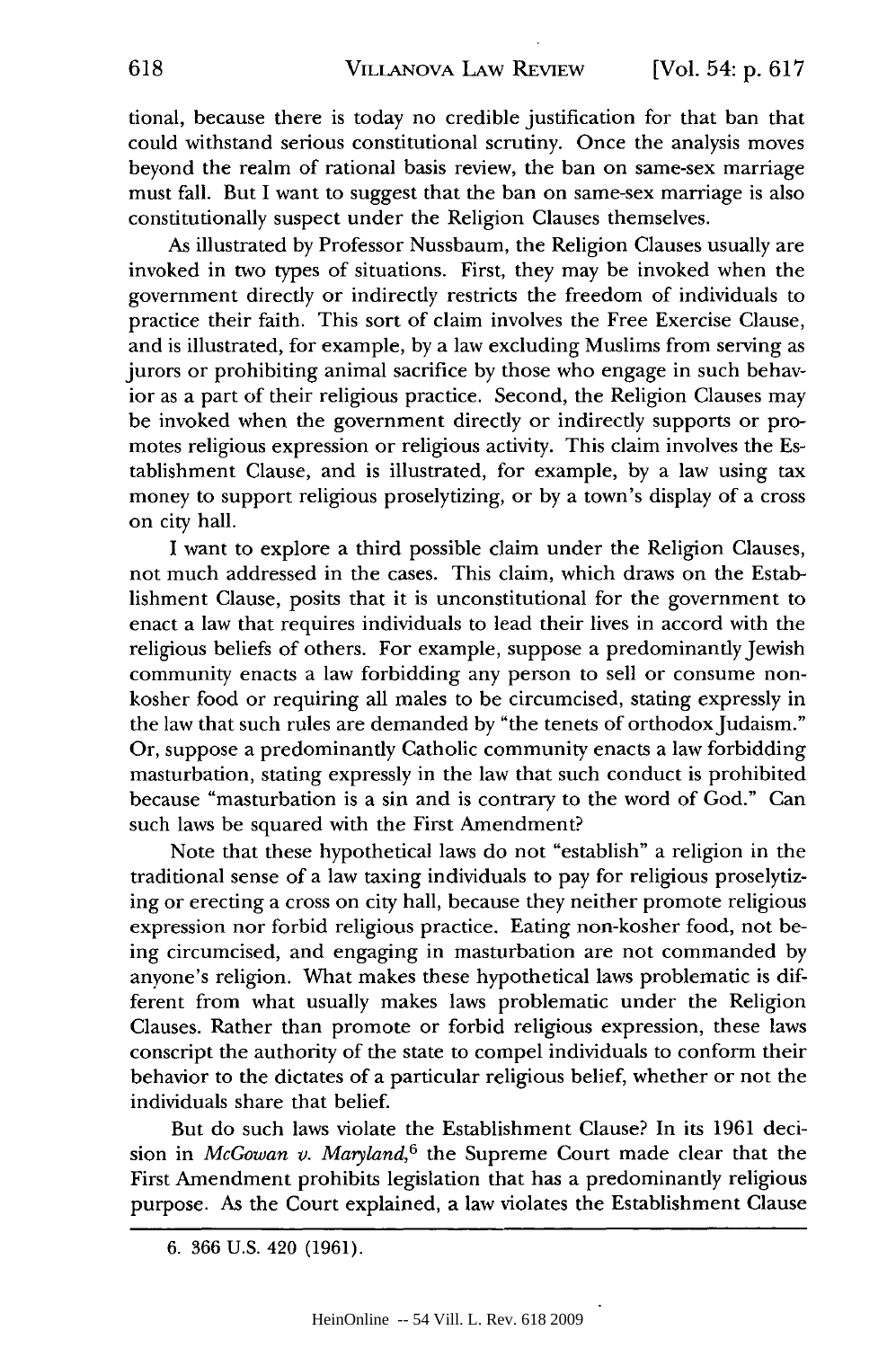if its purpose, "evidenced either on the face of the legislation, in conjunction with its legislative history, or in its operative effect-is to use the State's coercive power to aid religion."7 Although the First Amendment vigorously protects the right of religious groups to try to persuade others to accept their beliefs, it precludes them from conscripting the power of the state to compel others to act in accord with their beliefs. Thus, to the extent my hypothetical laws expressly state that their purpose is to legally enforce religious doctrine, it would be difficult to imagine the Court upholding them.

The problem, however, is that religious groups know it would be unconstitutional for them to openly enact laws expressly for the purpose of imposing their religious beliefs on others. Thus, like other political actors who want to enact laws for constitutionally impermissible purposes-for example, to disadvantage individuals because of their race, gender, religion, or political views—they will usually attempt to mask their true motives under cover of purportedly legitimate purposes. In fact, we have seen this sort of behavior throughout our history.

One notable example occurred at the turn of the nineteenth century during the Second Great Awakening. The United States was engulfed in an era of intense evangelical enthusiasm. Millions of evangelicals came to believe that only Christianity could save America from sin and desolation.<sup>8</sup> From roughly 1800 through the 1840s, evangelical Christians politicked aggressively for laws to protect the Sabbath, for blasphemy prosecutions, and for the criminal prohibition of sexually-oriented speech.<sup>9</sup> Although some evangelicals were open about their desire to use the law to impose Christian doctrine, such as those who sought to amend the Constitution "to recognize the authority of Christ,"10 most offered non-religious justifications for their positions. Laws against Sunday mail delivery were said to be necessary in order to give people a day of rest, which happened to be on the Christian Sabbath. Blasphemy prosecutions of those who derided Christianity, but not other religions, were said to be necessary to prevent Christians from attacking freethinkers who insulted their religion. And laws banning sexually-oriented speech were said to be necessary to prevent the grievous illnesses and deaths that would otherwise result from the ravages of masturbation. In truth, these were all just efforts to sacralize the nation.<sup>11</sup>

<sup>7.</sup> *See id.* at 452-53 (explaining that state power cannot be used to advance religion).

*<sup>8.</sup> SeeJOHN* **G.** WEST, JR., THE POLITICS OF REVELATION **AND** REASON: RELIGION **AND** Civic LiFE **IN** THE NEW NATION 119-20 (1996) (describing evangelical belief that society would fall into depravity without moral guidance from Christianity).

*<sup>9.</sup> See id.* at 106-17 (discussing voluntary religious associations focusing on moral reform in early 1800s).

<sup>10.</sup> *See id.* at 207-08, 210 (describing moral reform by evangelical reformers).

<sup>11.</sup> *See* ROBERT H. **ABZUG,** COSMOS **CRUMBLING: AMERICAN REFORM AND THE RELIGIOUS** IMAGINATION **3-8** (1994) (describing religious reformer's motivations and visions for sacralizing America and their new religious vocabulary for under-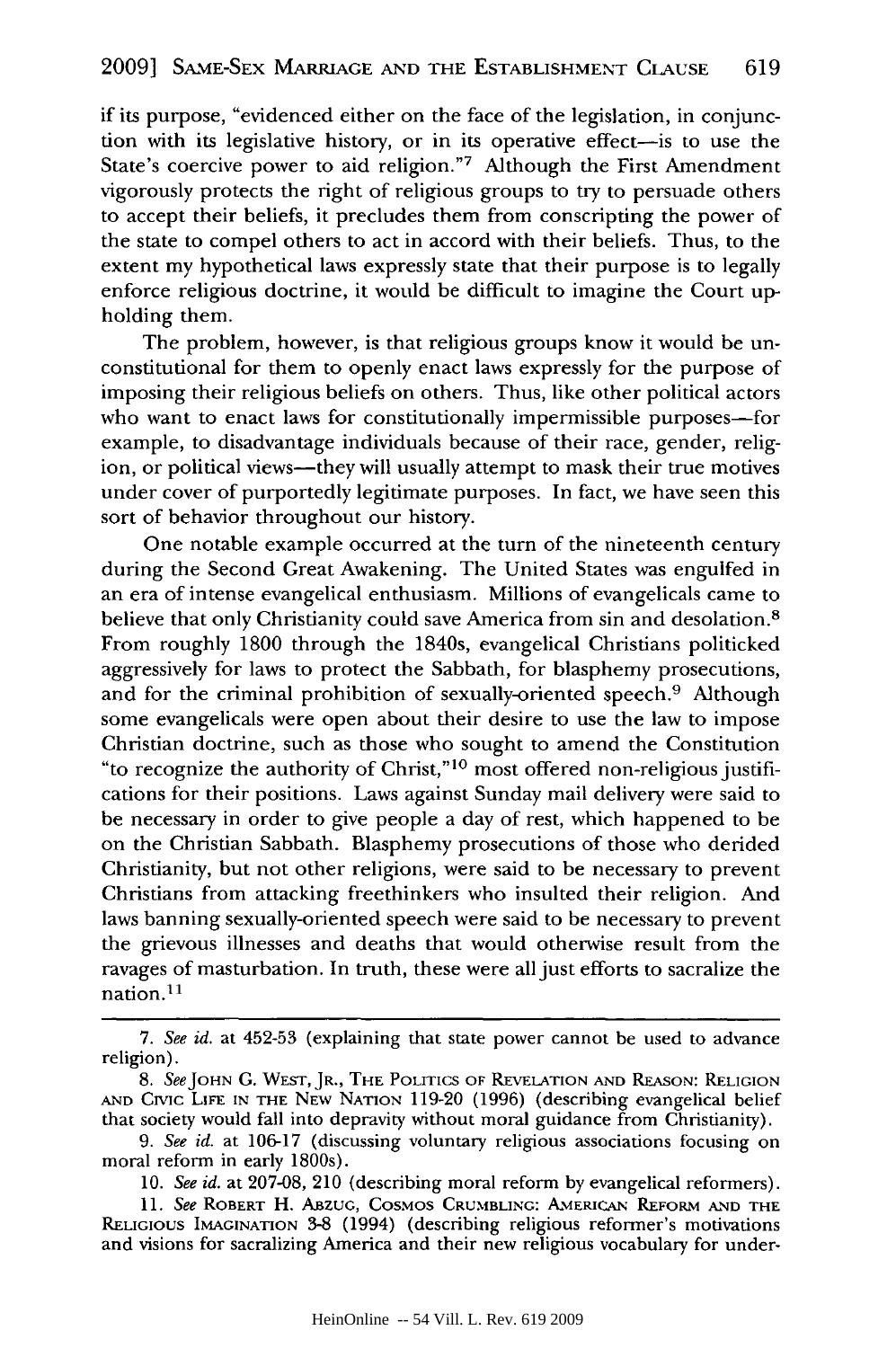The challenge of reconciling the often competing values of democracy, religious liberty, and the separation of church and state was most recently illustrated by the controversy over California's Proposition 8, which overturned a California Supreme Court decision holding unconstitutional the state's ban on same-sex marriage. 12 This decision, in my view, was the moral, legal, historical, and constitutional descendant of the 1947 decision of the California Supreme Court that held miscegenation unconstitutional.<sup>13</sup> Presumably, Proposition 8 would violate the Establishment Clause if it had expressly stated that same-sex marriage is banned because "homosexuality is sinful and same-sex marriage in not sanctioned by God." But, of course, Proposition 8 said no such thing; that underlying rationale was left unspoken.<sup>14</sup>

Similar to nineteenth-century disputes over Sunday mail delivery and closing laws, blasphemy prosecutions, and the ban on sexually-oriented expression, the proponents of Proposition 8 invoked a variety of non-religious justifications for the prohibition of same-sex marriage. But despite those invocations of tradition, morality, and family values, it is hard to ignore that the only honest explanation for Proposition 8 was religion. The extraordinary efforts undertaken by some religious groups to promote Proposition 8, in addition to the striking voting patterns revealed in the exit polls, evidence the religious rationale driving the same-sex marriage ban. Proposition 8 was enacted by a razor-thin vote of 52% to 48%.<sup>15</sup> Those identifying themselves as evangelicals, however, supported Proposition 8 by a margin of 81% to 19%, and those who claim to attend church

standing America); *see also* West, *supra* note 8, at 207-jo (noting that while most evangelical reformers limited their goals to moral issues, some reformers actually wanted government recognition of Christian authority).

12. *See In* reMarriage Cases, 183 P.3d 384, 402 (Cal. 2008) (finding California law limiting marriage to man and woman unconstitutional).

13. *See* Perez v. Lippold, 198 P.2d 17, 29 (Cal. 1948) (holding that miscegenation laws were unconstitutional).

14. *See* **CALIFORNIA** GENERAL ELECTION **OFFICIAL** VOTER INFORMATION GUIDE 128 (2008), *available at* http://traynor.uchastings.edu/ballot-pdf/2008g.pdf (providing information and analysis of ballot measures).

PROPOSITION 8

This initiative measure is submitted to the people in accordance with the provisions of Article II, Section 8, of the California Constitution. This initiative measure expressly amends the California Constitution by adding a section thereto; therefore, new provisions proposed to be added are printed in italic type to indicate that they are new. SECTION 1. Title

This measure shall be known and may be cited as the "California Marriage Protection Act."

SECTION 2. Section 7.5 is added to Article I of the California Constitution, to read: SEC. 7.5. Only marriage between a man and a woman is valid or recognized in California.

*Id.* at 128.

**15.** *See* DEBRA BOWEN, STATEMENT OF VOTE, NOVEMBER 4, **2008,** GENERAL **ELEG TION** 7, 13 (2008), *available at* http://www.sos.ca.gov/elections/sov/2008-general/ sov.complete.pdf (certifying election results for California).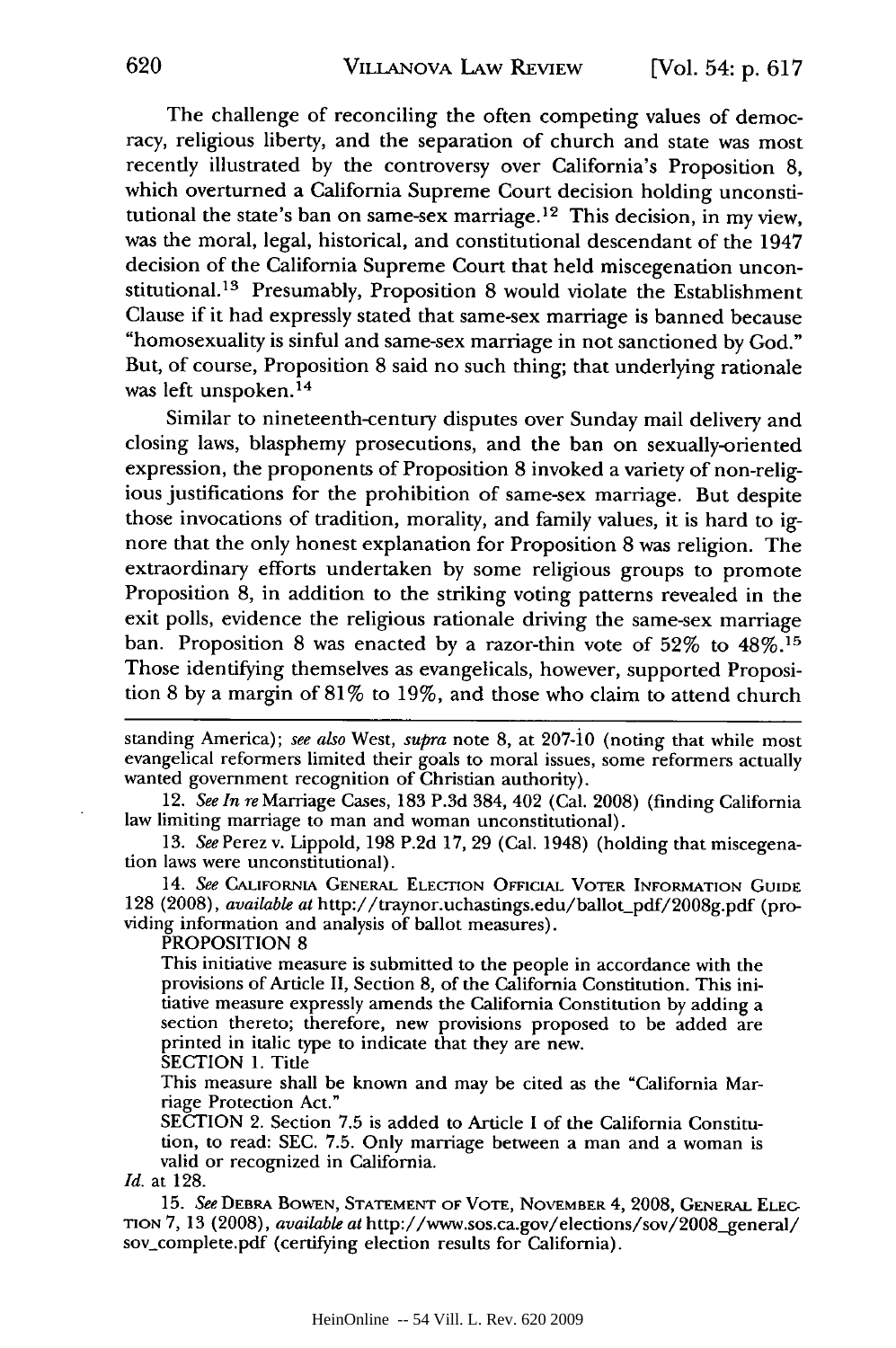weekly supported Proposition 8 by a vote of  $84\%$  to  $16\%$ .<sup>16</sup> Non-Christians, on the other hand, opposed Proposition 8 by a margin 85% to 15%, and those who do not attend church regularly opposed Proposition 8 by a vote of 83% to 17%.17 Quite strikingly, the voting patterns reveal that Proposition 8 was, in large part and in practical effect, a successful effort by persons holding a specific religious belief to use the authority of the law to impose their belief on their fellow citizens.<sup>18</sup>

In my view, this represents a serious threat to basic tenets of a free society that is committed to the separation of church and state. But from a strictly legal perspective, it is exceedingly difficult for courts to enforce the First Amendment in the context of laws like Proposition 8. When a law does not directly restrict religious activity or expressly endorse or promote religious expression, it is awkward at best for courts to sort out the "real" purpose of the law. As a consequence, courts are reluctant to invalidate laws on the ground that they surreptitiously enact a particular religious faith.

This reluctance was evident in the Supreme Court's most direct encounter with this sort of Establishment Clause claim. In *McGowan v. Maryland,* the Court considered the constitutionality of a state's Sunday Closing Law which, with a few exceptions, proscribed all labor, business, and other commercial activities on Sunday.19 Although conceding that the law was originally "motivated by religious forces," the Court nonetheless argued that "secular justifications [had more recently been] advanced for making Sunday a day of rest, a day when people may recover from the labors of the week just passed and may physically and mentally prepare for the week's work to come."<sup>20</sup> Thus, the "proponents of Sunday closing legislation," the Court noted, "are no longer exclusively representatives of religious interests."<sup>21</sup>

19. 366 U.S. 420, 422-24 (1961) (describing laws at issue).

20. *See id.* at 431, 434 (reviewing purposes for Sunday closing laws).

21. *See id.* at 431, 434-35 (discussing whether Sunday closing laws establish religion).

<sup>16.</sup> *See* **CNN,** CALIFORNIA **GENERAL** EXIT POLL 6 (2008), http://media.sacbee. com/smedia/2008/11/05/18/prop8.source.prod\_affiliate.4.pdf (last visited April 15, 2009) (identifying trends in voting for or against Proposition 8).

<sup>17.</sup> *See id.* (noting religious affiliation of voters in exit polling).

<sup>18.</sup> No thoughtful person takes seriously the claim that the hostility to same-sex sex and same-sex marriage is not rooted in Christian religious belief. A few days after the Scarpa Conference, I was interested to see an op-ed in the *New York Times,* written by two scholars who "take very different positions of gay marriage," but who thought it uncontroversial that "many Americans of faith and many religious organizations have strong objections to same-sex unions" and that as a matter of religious belief they object to being "forced to support or facilitate gay mar- riage." *See* David Blankenhorn & Jonathan Rauch, Op-Ed., *A Reconciliation of Gay Marriage, N.Y. TIMES, Feb. 22, 2009, at WK11. I should note that, because I respect* the principle underlying the Free Exercise Clause, I agree with them that religious organizations whose faith requires them to resist same-sex marriage should not be compelled by law to recognize such unions.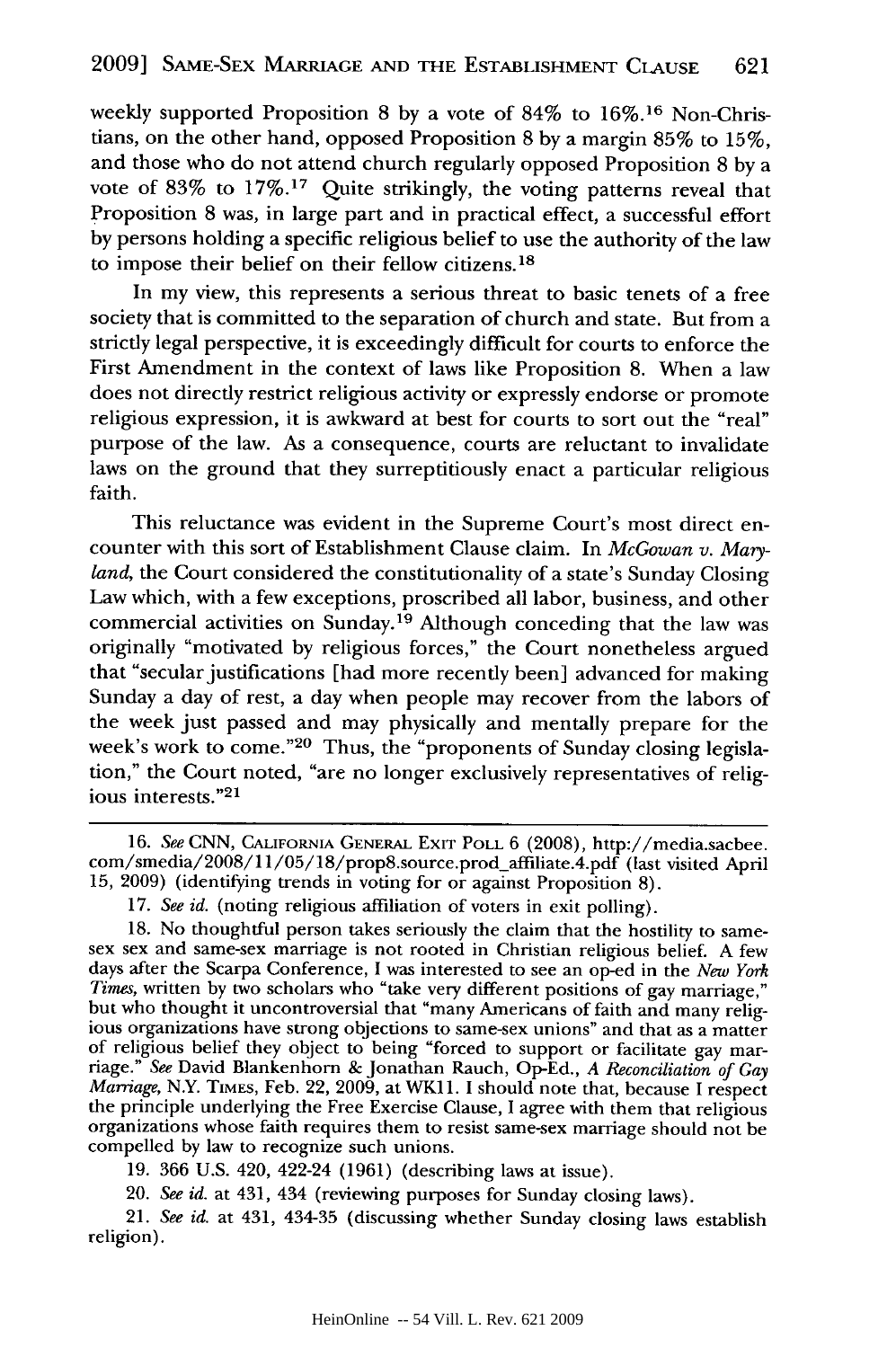The Court emphasized that the Establishment Clause does not ban the "regulation of conduct" merely because the regulation "happens to coincide **...** with the tenets" of the dominant religion, for "in many instances" the "general welfare **...** demands such regulation" without regard to "religious considerations."<sup>22</sup> As an example, the Court pointed out that murder can be made unlawful "for temporal purposes," even though the prohibition accords "with the dictates of the Judeo-Christian religions."<sup>23</sup> In the context of the Sunday closing law, the Court reasoned that because it would be "unrealistic" for the state "to choose a common day of rest other than that which most persons would select," there was a sufficiently secular basis for the law to withstand constitutional challenge. $24$  In closing, however, the Court emphasized that a Sunday closing law, or any other legislation, would violate the Establishment Clause if its purpose was "to use the State's coercive power to aid religion." <sup>25</sup>

Thus, *McGowan* evidenced both the principle that a law intended "to use the State's coercive power to aid religion" is unconstitutional and the difficulty of applying that principle when secular purposes are advanced in defense of the law.26 The problem of ferreting out impermissible motive is common in constitutional law. It occurs not only in the context of the Establishment Clause, but also in dealing with laws that might have been motivated by impermissible racial, religious, political, or gender prejudice. Addressing that challenge is beyond the scope of this essay, but I want to make a related observation.

That courts may have difficulty ascertaining and candidly naming a constitutionally impermissible purpose does not mean that that purpose is legitimate. We know that as responsible citizens we should not support laws because they advance our discriminatory biases about race, religion, politics, or gender, even if we could succeed in doing so. We know that as good and moral citizens we should strive to be tolerant, self-critical, and introspective about our own values, beliefs, and motives, and to strive faithfully to honor our highest national aspirations.

The separation of church and state is one of those aspirations. Regardless of whether courts can effectively intervene in this context, it is just as un-American for us to violate the separation of church and state by insidiously using the power of the state to impose our religious beliefs on others as it is for us to insidiously use the power of the state to implement our discriminatory prejudices about race, religion, politics, or gender.

26. *See id.* at 453 (holding that even though Sunday closing law legitimized Sunday as day of rest, non-religious purposes made law constitutional).

<sup>22.</sup> *See id.* at 442 (stating that regulations are not invalid merely because they parallel religious tenants).

<sup>23.</sup> *See id.* (discussing murder as example of law that agrees with Christian morality).

<sup>24.</sup> *See id.* at 452 (rejecting other ways states can achieve goal of a day of rest).

<sup>25.</sup> *See id.* at 452-53 (finding a statute that used coercive power of state to aid religion unconstitutional).